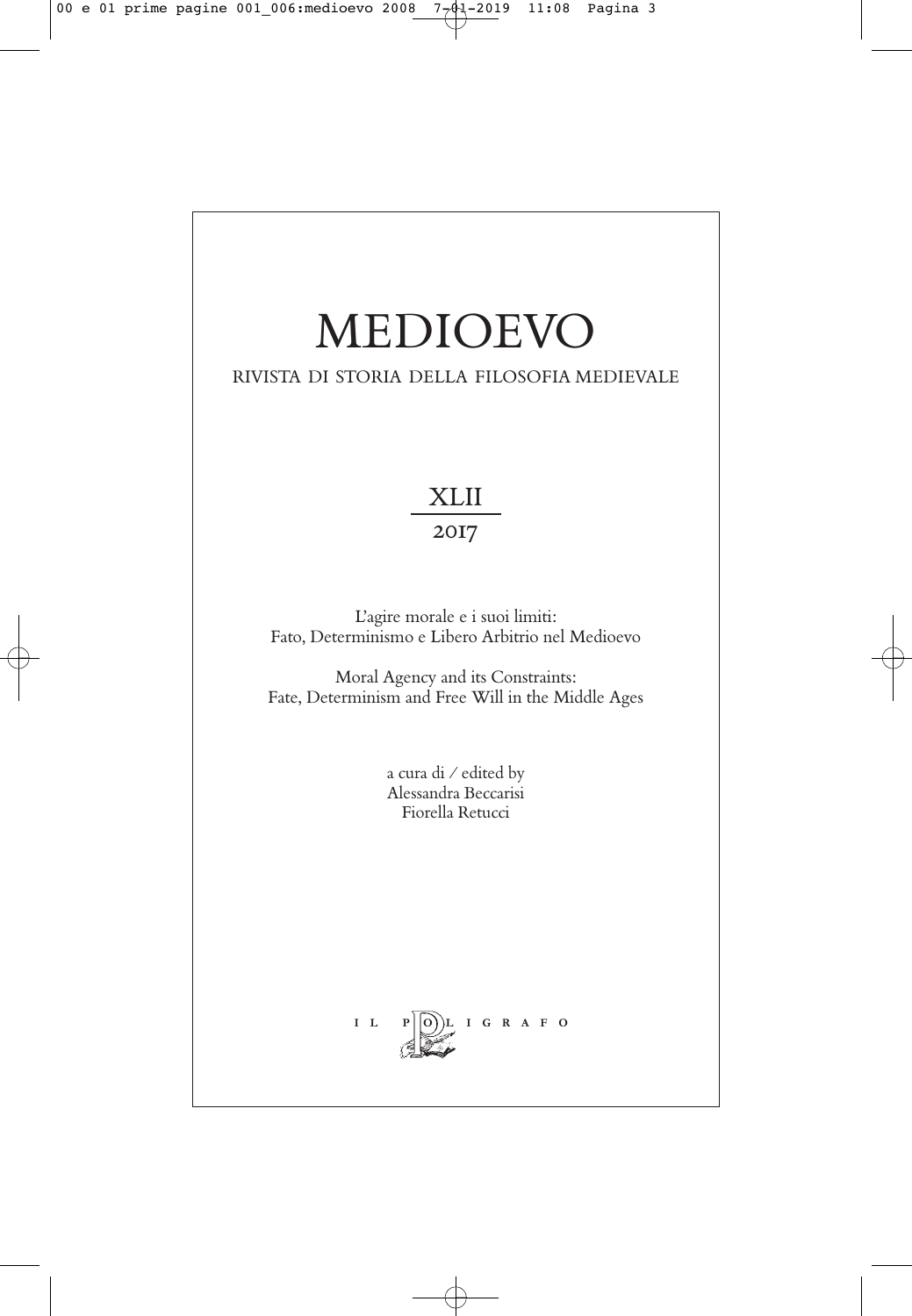### SOMMARIO

| ALESSANDRA BECCARISI - FIORELLA RETUCCI, Presentazione                                                                                                         | 7               |
|----------------------------------------------------------------------------------------------------------------------------------------------------------------|-----------------|
| THOMAS RICKLIN, «Doversi intendere la disposizion celeste<br>essere stata atta [] a dover producere un poeta». Boccaccio al<br>lavoro con la casualità celeste | $I\overline{S}$ |
| CARLOS STEEL, What is the Advantage of Knowing the<br>Future? Some Comments on Ptolemy's Tetrabiblos, I, 3                                                     | 3I              |
| IRENE ZAVATTERO, Estimaverunt Indi : la diffusion d'un texte<br>geomantique condamné                                                                           | 57              |
| ELISA RUBINO, An Italian Translation of William of Moerbeke's<br>Geomancy                                                                                      | 8т              |
| STEFANO RAPISARDA, Literary Texts and Divination<br>Techniques in Medieval Occitania. A Short Survey                                                           | 99              |
| GEORGI KAPRIEV, Freier Wille und Vorherbestimmung in<br>der Byzantinischen Tradition (von Nemesios von Emesa bis<br>Photios von Konstantinopel)                | 125             |
| PASQUALE ARFÉ, Pharaonis induratio cordis. The Anti-<br>Fatalism of Honorius Augustodunensis                                                                   | <b>I39</b>      |
| ANDREAS SPEER, Determined Freedom. Thomas Aquinas on<br>Free Choice                                                                                            | 163             |
| MARIALUCREZIA LEONE, «Non quaecumque necessitas<br>excludit libertatem». Goffredo di Fontaines e la libertà della<br>volontà e dell'intelletto                 | 187             |
| NADIA BRAY, Eckhart's Stoic Doctrine of Freedom and Its<br>Metaphysical Foundation                                                                             | 227             |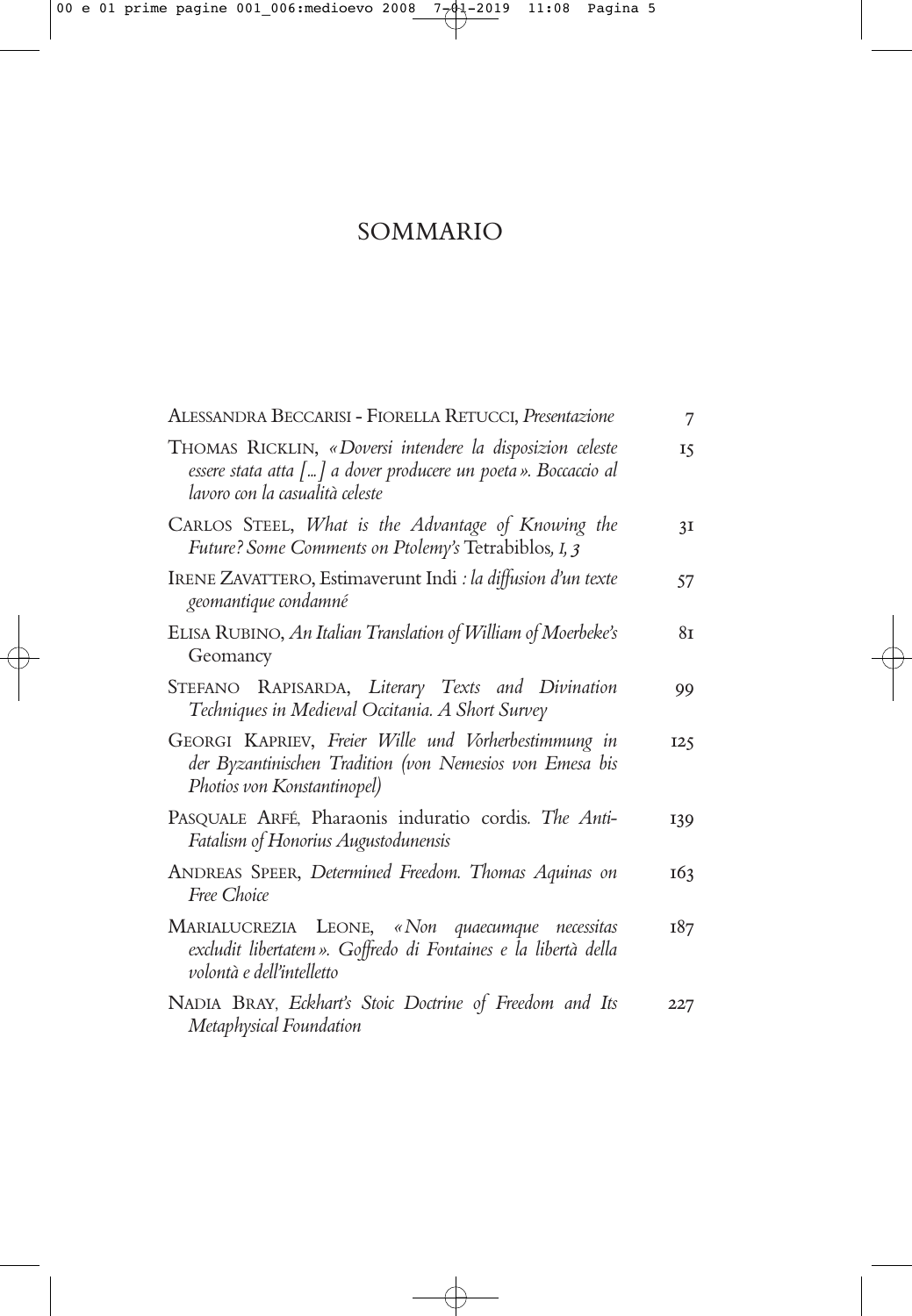| GUY GULDENTOPS, Julius Sirenius's Criticism of Pietro<br>Pomponazzi's Defense of Stoic Determinism | 243 |
|----------------------------------------------------------------------------------------------------|-----|
| Abstracts                                                                                          | 26т |
| Indice dei nomi                                                                                    | 27I |
| Indice dei manoscritti                                                                             | 279 |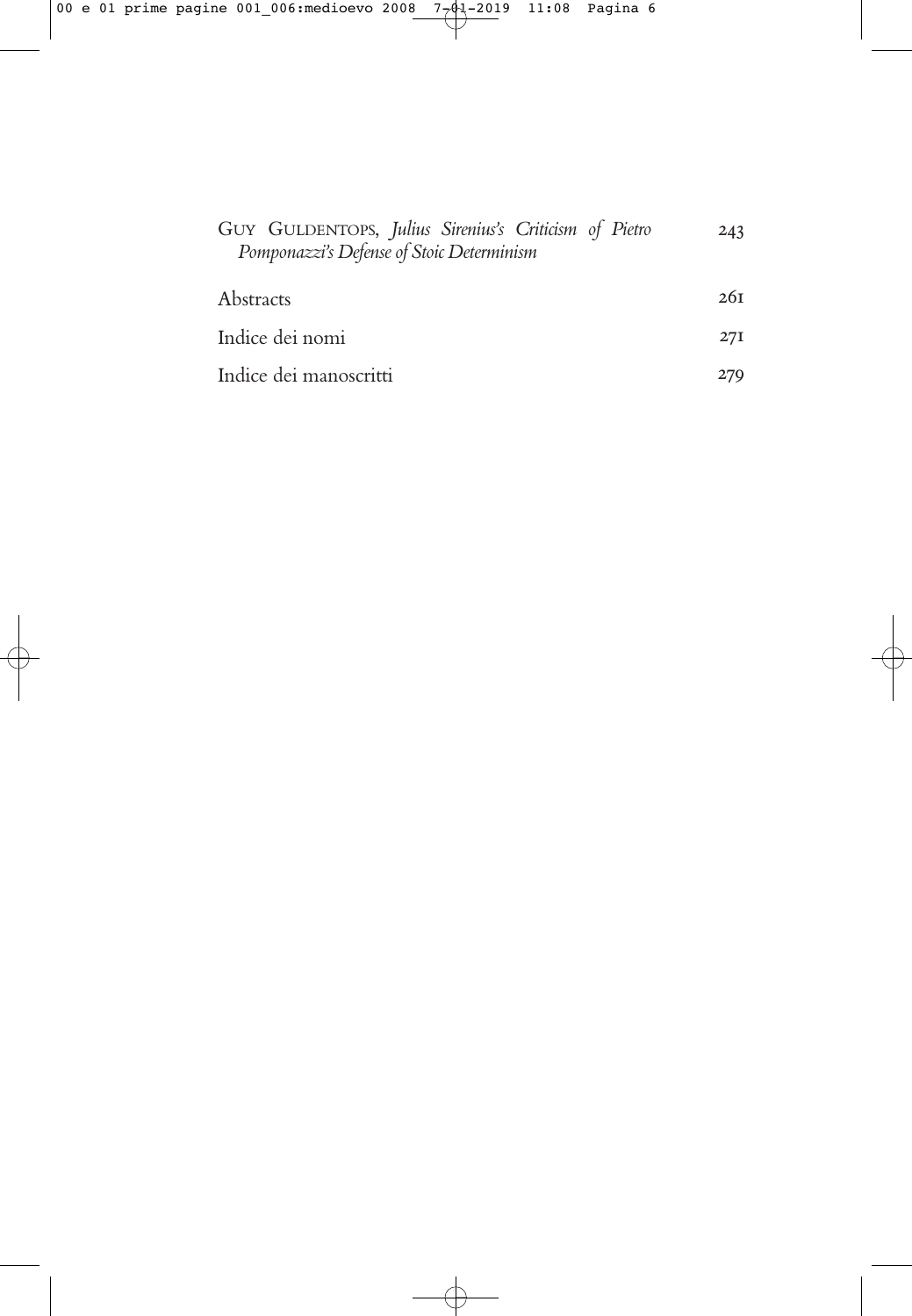#### PRESENTAZIONE

*By combining concepts, methods and approaches from different fields (history of philosophy, philology, textual criticism, history of science, intellectual history), the contributions gathered in this volume aim at collecting and publishing unedited texts, accompanied by commentaries and critical studies, in order to enhance the knowledge of a crucial philosophical paradigm of the Middle Ages and the Renaissance, namely the relationship between the free will of human beings and determinism, and consequently the possibility of foreknowing the future.*<sup>1</sup> *There was a huge movement concerning the translation of texts of natural philosophy (of Greek or directly Arabic origin) into Hebrew and Latin, which was accompanied by a corpus of astrological, hermetic and alchemic writings as well as those on magic and divination. From the first half of the 12th century on, these translations did not only give rise to a new scientific library in the West, but they also generated (thanks, above all, to the works of Aristotle, Ptolemy, al-Kindi, Albumasar and Avicenna) the idea – still relatively unknown in the Latin world – that nature was a structure based on a rational system and as such predictable and manipulable through opportune theoretical competence and adequate operative techniques. Albert the Great, to mention only one, elaborating on Avicenna's theories, frequently proposes the paradigm of the* sapiens *– philosopher, astrologer, magician and prophet – who, thanks to perfect knowledge of the celestial powers, of their influence on the sublunary world and of the occult properties of stones, plants and animals, is able to foresee future events, to interpret and bend to his will the* implexio causarum *which is the basis of the natural order, and even to perform marvellous transformations of material reality.*<sup>2</sup>

<sup>1.</sup> For a general overview on this topic, see P. Porro, *Trasformazioni medievali della libertà*, in M. De Caro - M. Mori - E. Spinelli (cur.), *Libero arbitrio. Storia di una controversia filosofica*, Carocci, Roma 2014, 171-190; 191-221.

<sup>2.</sup> See A. Palazzo, *The scientific significance of fate and celestial influences in the mature works by Albert the Great: De Fato, De somno et vigilia, De intellectu et intelligibili, Mineralia*,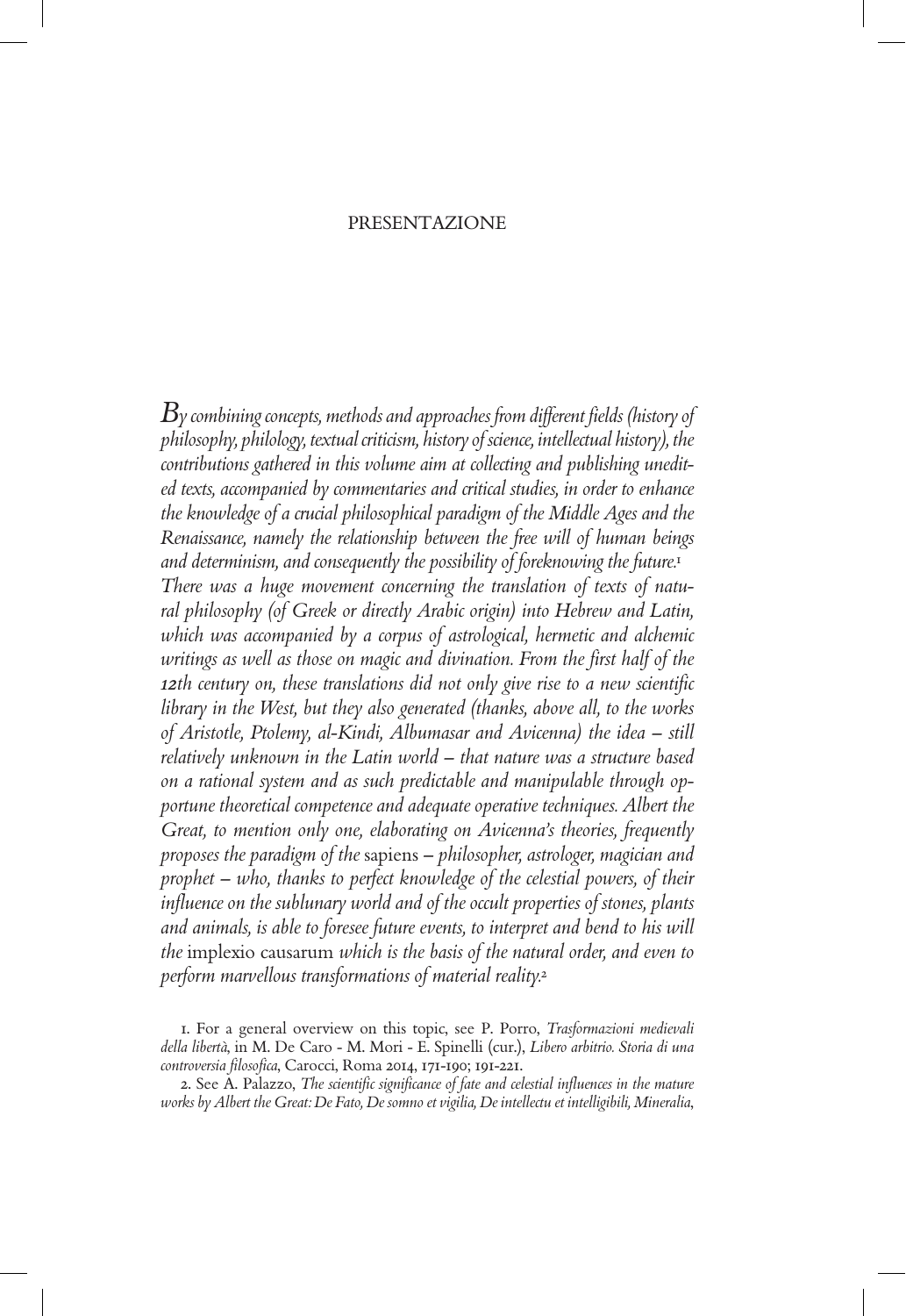*Some aspects of this problem have already been investigated in previous studies.*3 *The texts selected, such as the anonymous* Estimaverunt Indi*,* 4 *William of Moerbeke's* Geomantia*,* <sup>5</sup> *Honorius Augustoduniensis'* Libellus

in A. Beccarisi - R. Imbach - P. Porro (cur.), *Per perscrutationem philosophicam*. *Neue Perspektiven der mittelalterlichen Forschung,* Meiner Verlag, Hamburg 2008, 55-78.

3. L. Thorndike, *A History of Magic and Experimental Science*, Columbia University Press, New York 1923, II, 548-592; Ch.H. Haskins, *Studies in the History of Mediaeval Science*, Harvard University Press, Cambridge 1960; E. Garin, *Lo zodiaco della vita. La polemica sull'astrologia dal Trecento al Cinquecento*, Laterza, Bari 1976; G. Federici Vescovini, *Astrologia e scienza*, Vallecchi Editore, Milano 1979; S. Caroti, *L'Astrologia in Italia. Profezie, oroscopi e segreti celesti, dagli zodiaci romani alla tradizione islamica, dalle corti rinascimentali alle scuole moderne: storia, documenti, personaggi*, Newton Compton, Roma 1983; T. Gregory, *Mundana sapientia. Forme di conoscenza nella cultura medievale*, Edizioni di Storia e Letteratura, Roma 1992 (Raccolta di studi e testi, 181); E. Grant, *Planets, Stars, and Orbs. The Medieval Cosmos, 1200-1687*, Cambridge University Press, Cambridge 1994; Ch. Burnett, *Magic and Divination in the Middle Ages: Texts and Techniques in the Islamic and Christian Worlds*, Routledge, Aldershot 1996 (Variorum Collected Studies Series, 557); C. Crisciani - M. Pereira, *L'arte del sole e della luna. Alchimia e filosofia medievale*, Fondazione CISAM, Spoleto 1996 (Biblioteca di Medioevo Latino, 13); P. Travaglia, *Magic, causality and intentionality: the doctrine of the rays in al-Kindi*, SISMEL - Edizioni del Galluzzo, Firenze 1999; N. Weill-Parot, *Causalité astrale et science des images au Moyen Age: Éléments de réflexion*, «Rev. Hist. Sc. », 52 (1999), 207-240; S. Rapisarda, *A Ring on the Little Finger: Andreas Capellanus and Medieval Chiromancy*, « Journal of the Warburg at Courtauld Institutes », 69 (2006), 175-191; M. Benedetto, *Everything is in the Hands of Heaven, Except the Fear of Heaven (BT Berachoth 33b). Determinism and Freedom in Medieval Jewish Philosophy*, in L. Sturlese (cur.), *Mantik, Schicksal und Freiheit im Mittelalter*, Böhlau Verlag, Köln-Weimar-Wien 2011, 153-174; A. Sannino, *Il* De mirabilibus mundi *tra tradizione magica e filosofia naturale*, SISMEL - Edizioni del Galluzzo, Firenze 2011; L. Sturlese (cur.), *Mantik, Schicksal und Freiheit im Mittelalter*, Köln-Weimar-Wien 2011; A. Fidora, *Divination and Scientific Prediction: The Epistemology of Prognostic Sciences in Medieval Europe*, «Early Science and Medicine », 18 (2013), 517-535.

4. Th. Charmasson, *Recherches sur une technique divinatoire: la géomancie dans l'Occident médiéval*, Champion, Genève-Paris 1980 (Centre de Recherches d'Histoire et de Philologie de la IVe Section de l'Ecole Pratique des Hautes Études, V Hautes Études Médiévales et Modernes, 44), 111-113.

5. A. Beccarisi, *Naturelle Prognostik und Manipulation: Wilhelm von Moerbekes* De arte et scientia geomantiae, in Sturlese (cur.), *Mantik, Schicksal und Freiheit im Mittelalter*, 109-127. The *Geomantia* attributed to William of Moerbeke is currently edited by Elisa Rubino within the scope of the FIRB project funded by MIUR (Ministero dell'Istruzione, dell'Università e della Ricerca) «Foreseeing Events and Dominating Nature: Models of Operative Rationality and the Circulation of Knowledge in the Arab, Hebrew and Latin Middle Ages » (Local Unity Lecce, coordinated by Alessandra Beccarisi and Principal Investigator, Marienza Benedetto, Università di Bari).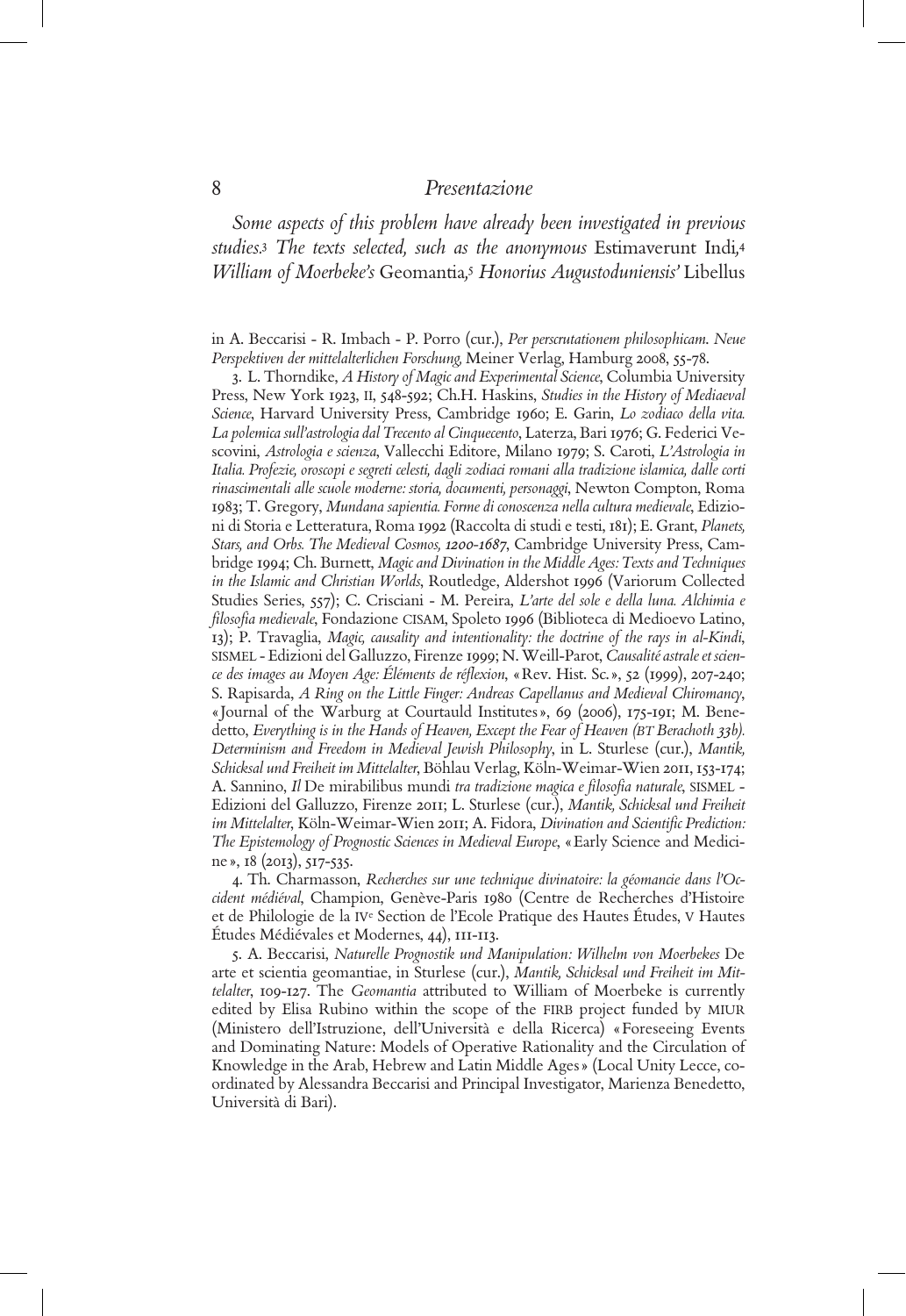de libero arbitrio *and* Inevitabile*, Sirenius'* De fato*, however, have largely*  been neglected, mainly because they are still unavailable as modern critical *editions or are transmitted only in Renaissance printed editions that often prove to be unreliable from the perspective of modern text criticism.* 

*Various topics are discussed in this volume: theoretical and operative models of prediction and control of events (Carlos Steel); the audience, circulation and efficacy of works on divinatory arts (Irene Zavattero, Elisa Rubino and Stefano Rapisarda); natural paradigms of divination, knowledge and rationality supporting the foresight of future events (Georgi Kapriev); the relationship between determinism and freedom (Nadia Bray and Andreas Speer); fate and providence (Guy Guldentops and Pasquale Arfé); natural causality and determinism (Thomas Ricklin); free will and intellect (Marialucrezia Leone).* 

*Consequently, this volume is divided into two thematic parts.* 

*The first part consists of historical-doctrinal contributions concerning the transmission of theoretical and operative models of prediction and control of events: divination, prognostication and, above all, geomancy. Developed essentially by the Arabs (although it also appears in Antiquity),*6 *geomancy is a technique which teaches how to form figures from points that are casually traced on earth or sand (but also on paper) and how to use these to foretell future events: the geomancer, it was held, was guided in his work by the natural influence of the stars, which enabled him to answer the questions that were posed to him on specific themes.* 

6. P. Meyer, *Traités en vers provençaux sur l'Astrologie et la Géomancie*, «Romania», 102 (1897), 225-275; P. Tannery, *Mémoires scientifiques. Sciences exactes chez les Byzantins*, É. Privat-Gauthier-Villars, Toulouse-Paris 1920, vol. VI; A. Ziegler, *Histoire de la géomancie latine du milieu du XII siècle au milieu du XVII siècle*, École Nationale des Chartes, Paris 1934; G. Contini, *Un poemetto provenzale di argomento geomantico*, Libraire de l'Université, Fribourg 1940; M. Brini Savorelli, *Un manuale di geomanzia presentato da Bernardo Silvestre di Tours: l'*Experimentarius, «Rivista critica di storia della filosofia», 14 (1959), 283-342; Th. Charmasson, *Les premiers traités latins de géomancie*, «Cahiers de civilisation médiévale Xe-XIIe Siècles», 21 (1978), 121-136; S. Skinner, *Terrestrial Astrology Divination by Geomancy*, Routledge, London 1980; E. Savage-Smith - M.B. Smith, *Islamic geomancy and a thirteenth century divinatory device: another look*, in E. Savage-Smith (cur.), *Magic and divination in Early Islam*, Ashgate, Aldershot 2004 (The formation of the Classical Islamic world, 42).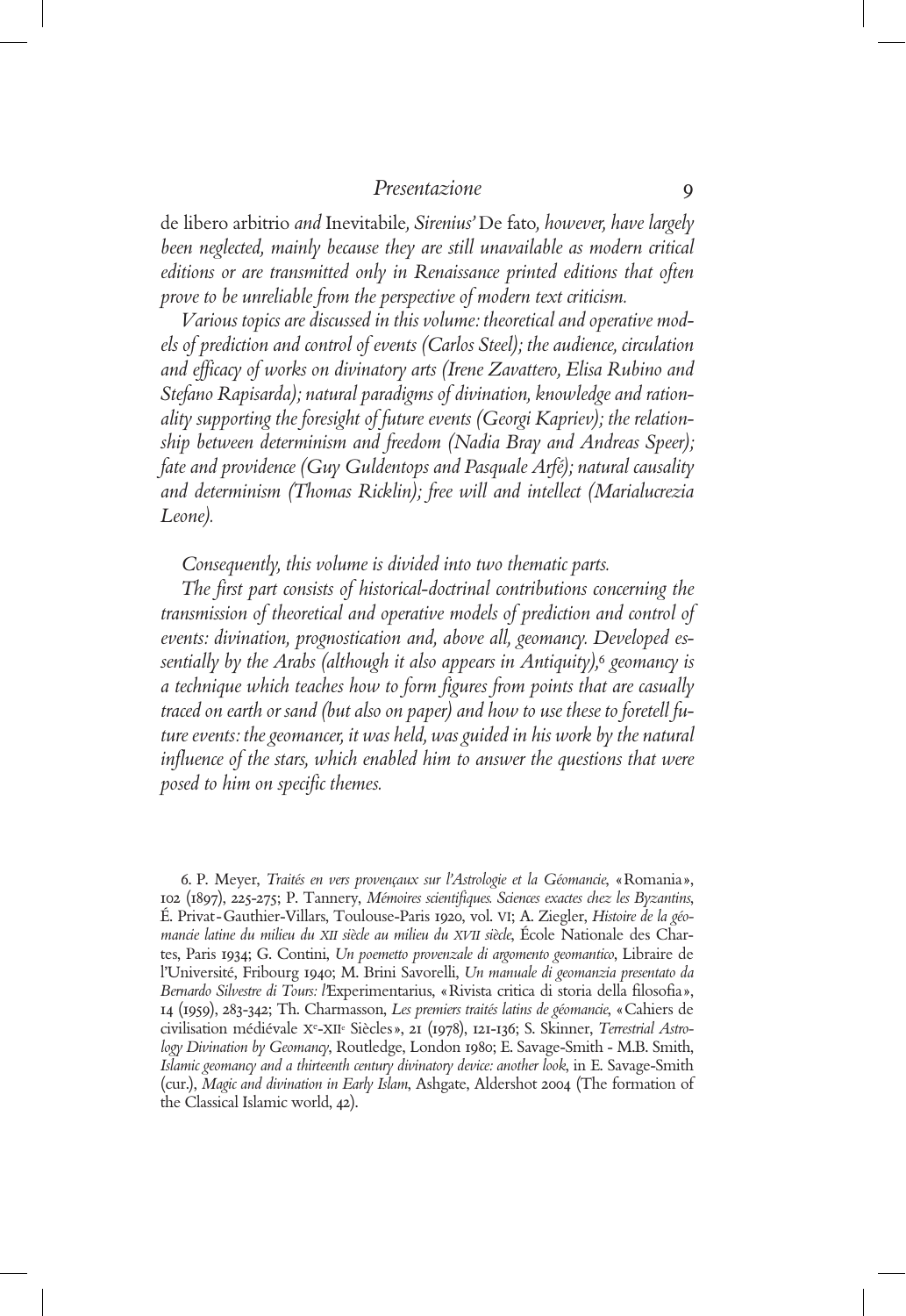*The two important contributions by Irene Zavattero and Elisa Rubino are devoted to two of the most known geomantic treatises, the anonymous*  Estimaverunt Indi *and the* Geomantia *attributed to William of Moerbeke.* Estimaverunt Indi*, probably a 12th-century Latin reworking of an Arabic treatise, is perhaps the most authoritative medieval text in the field of geomancy. Not only it is referred to as an "*auctoritas*" by several other geomantic writings, but it is also – together with the* De amore *by Andreas Cappellanus – the only text explicitly mentioned in the Prologue of the condemnation issued by Bishop Stephen Tempier of Paris in 1277.*7 *Today, nine manuscripts that preserve this text either in its entirety or at least in part are known. Irene Zavattero presents the first results of her critical edition: she has discovered that the final section of the* Estimaverunt Indi *circulated autonomously under the title* Liber Salcharie Albassarith*, both in Latin and in the vernacular. Therefore, Zavattero suggests that the widespread dissemination of the* Estimaverunt Indi *should be reassessed, and that it was due mainly to the fame of one of its sources – Albusaid or Johannes Tripolitanus – often cited in the* Estimaverunt Indi*.*

*The* Geomantia *was composed by William of Moerbeke from a collection of anonymous texts translated from Arabic into Latin probably in the 12th century.*8 *Even if not explicitly involved in the condemnation of 1277, this work has often been linked to the* Estimaverunt Indi*, one of its likely important sources.*9 *The text is as yet completely unedited. Fifteen Latin and three vernacular manuscripts (two in French and one in Italian) preserve this work.*10 *In this issue, Elisa Rubino publishes for the first time the Italian* 

7. D. Piché, *La condamnation parisienne de 1277. Nouvelle édition du texte latin, traduction, introduction et commentaire par David Piché avec la collaboration de Claude Lafleur*, Vrin, Paris 1999 (Sic et Non), 76-77.

8. M. Grabmann, *Gu*g*lielmo di Moerbeke O.P.: il traduttore delle opere di Aristotele*, Roma 1946 (Miscellanea Historiae Pontificiae, 11); J. Brams - W. Vanhamel (cur.), *Guillaume de Moerbeke. Recueil d'études à l'occasion du 700e anniversaire de sa mort (1286),* University Press, Leuven 1989.

9. A. Beccarisi, *Guglielmo di Moerbeke e la divinazione*, in A. Palazzo - I. Zavattero (cur.), *Geomancy and Other Forms of Divination*, SISMEL - Edizioni del Galluzzo (Micrologus' Library), Firenze 2017, 371-395.

10. E. Rubino, *Per una edizione della Geomantia di Guglielmo di Moerbeke. Il testo del proemio e della prima distinzione della prima parte*, in Palazzo-Zavattero (cur.), *Geomancy and Other Forms of Divination*, 93-134.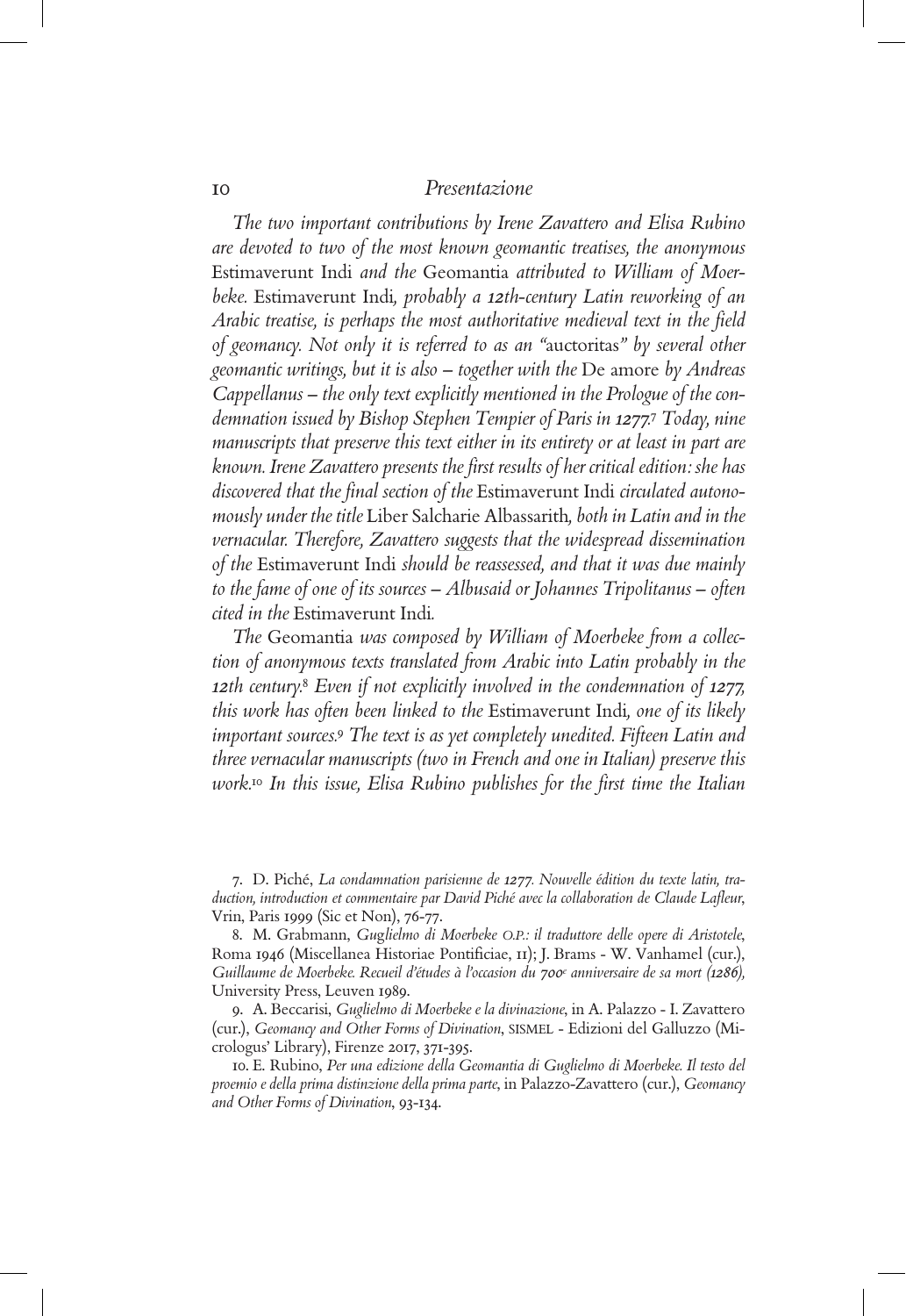*translation of the* Geomantia*, an important document for reconstructing the widespread diffusion of this work in Europe.* 

*In fact, far from being considered a merely esoteric or superstitious practice, geomancy is recognised as a natural divination technique (and as such as being licit in appropriate areas) by, for example, Thomas Aquinas in his*  De sortibus*;* 11 *Dante himself makes reference to it in the first verses of* canto *XIX of Purgatory (vv. 1-6):*

> *Ne l'ora che non può 'l calor dïurno intepidar più 'l freddo de la luna, vinto da terra, e talor da Saturno quando i geomanti lor Maggior Fortuna veggiono in orïente, innanzi a l'alba, surger per via che poco le sta bruna* [...]*.*

*Dante, however, is not an exception: Stefano Rapisarda's contribution analyses the spreading of divination in general and geomancy in particular in vernacular texts in medieval Occitania, showing that the use of divination in narrative texts is «not a marginal or purely erudite quotation: on the contrary, both techniques are used as narrative devices making the action progress at some decisive passages of the plot». Particularly interesting are the characters of the texts analysed by Rapisarda: not only* troubadours*, but also knights, popes and bishops are considered. This unexpected peculiarity confirms the importance of divination techniques not only in everyday life, but also regarding great and delicate decisions.*

*The main issues which constitute the problematic background and the theory of natural divination in the Middle Ages are behind and often at the centre of those texts: the relationship between fate and providence; determinism vs. free will; the definition of divinely inspired and naturally acquired prophecy.* 

*Carlos Steel discusses precisely this complex of problems, taking the following assumption into account: If everything will necessarily take place as predicted, foreknowledge of the future seems to be superfluous and even needs to be avoided, as it may make one excessively happy or unhappy. Analysing* 

<sup>11.</sup> See P. Porro, *Divinazione e geomanzia in Tommaso d'Aquino: qualche osservazione sul De sortibus*, in Palazzo-Zavattero (cur.), *Geomancy and Other Forms of Divination*, 143-166.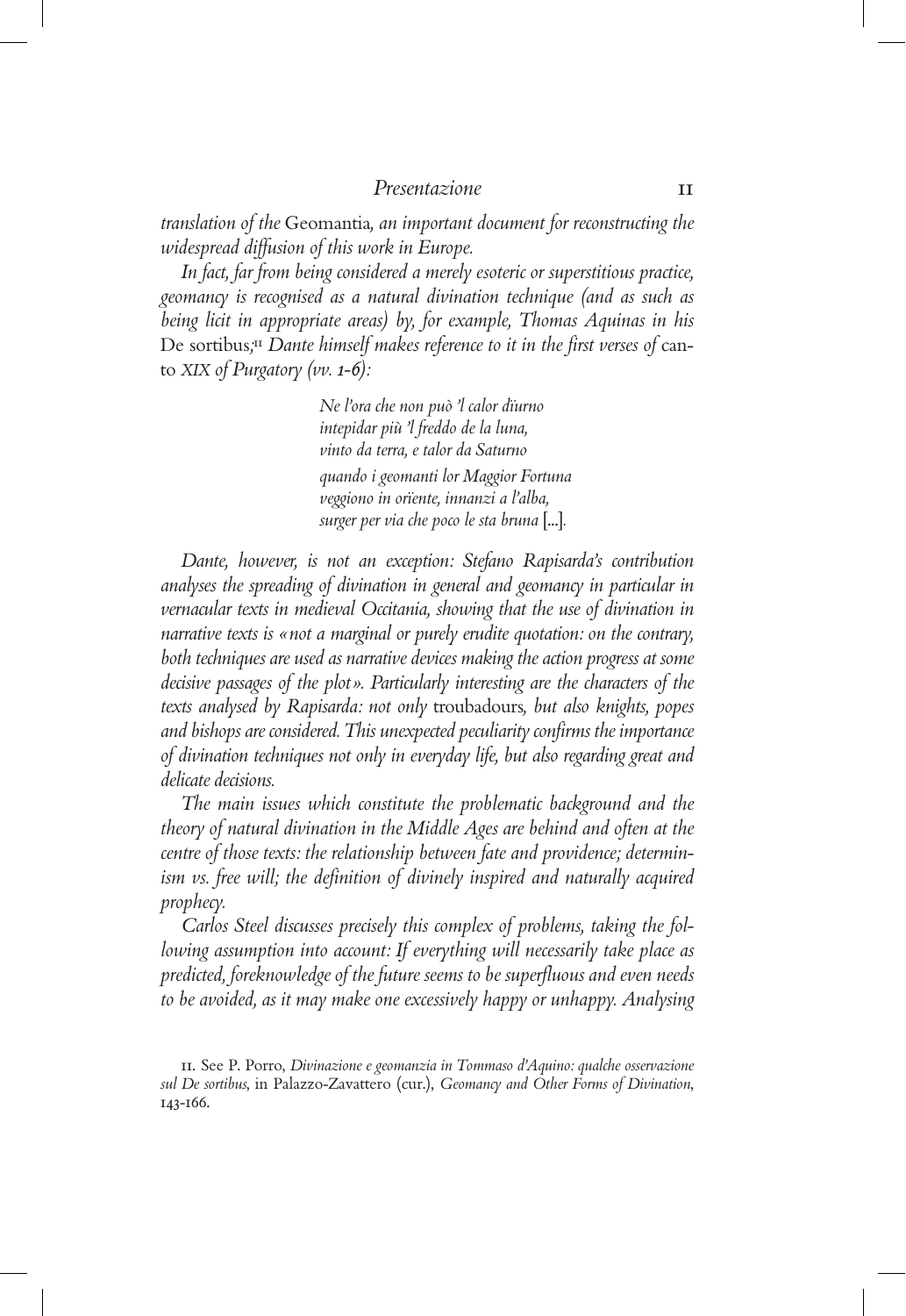*chapter I.3 of Ptolemy's* Tetrabiblos*, Steel offers two main responses: First, not all future events one may predict from constellations will happen with absolute necessity. Second, even if the future event is inevitable, to know the future is not superfluous because « foreknowledge accustoms and calms the soul by experience of distant events as though they were present, and prepares it to greet with calm and steadiness whatever comes ».*

*This is obviously an unresolved contradiction: If everything is determined, is there still room for free will? Thomas Ricklin's contribution tries to find an answer in Boccaccio's* Trattatello in laude di Dante*. Free will – an indispensable element in every astrological discourse – is transformed by Boccaccio into an "I accept". Boccaccio presents his own biography as the story of a man who, predisposed by nature from his birth to* poeticae meditationes*, learned later not to oppose his destiny described by the stars. He reveals himself as a poet who is not content with studying the stars for scientific curiosity or narrative reasons, but who lives intensively and even learns to voluntarily accept his task as a poet, determined by celestial disposition.*

*The second part of this volume is explicitly devoted to the relationship between freedom and determinism. Obviously, some aspects of this topic have already been elaborately considered over the past decades.*12 *The contributions here presented emerge as reconsiderations of some of the issues developed by the authors in previous studies or examine texts that have for the most part been neglected by scholars.*

*Thus, by analysing the examples of John Cassian, Nemesios of Emesa, Maximus Confessor, John of Damascus and Photius of Constantinople concerning the issue of human free will, Georgi Kapriev demonstrates that the Eastern Christian tradition attributes a much broader competence to the act of the will, thus reducing the dominance of grace on the way to salvation: the few Byzantine philosophers, most of them with a strong inclination to Platonism, who maintained fatalism and predestination of human actions, remained an exception in the history of Byzantine philosophy. The claim that freedom is a constitutive property of the human being, since the human* 

12. See, above all, P. d'Hoine - G. Van Riel (cur.), *Fate, Providence and Moral Responsibility in Ancient, Medieval and Early Modern Thought*, University Press, Leuven 2014 (Ancient and Medieval Philosophy, Series 1, 49).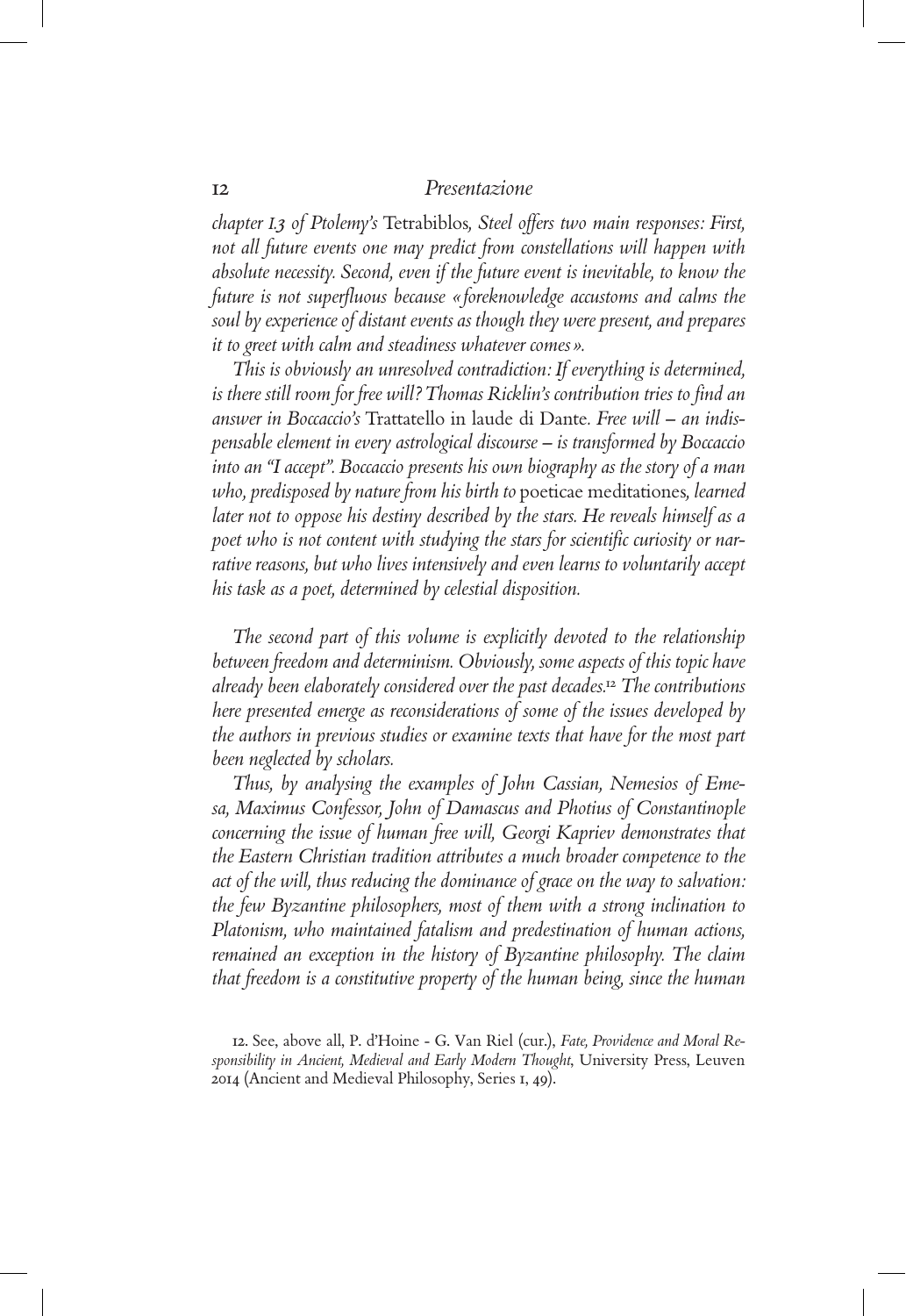*being is an image of God, is the common denominator of the Eastern Christian theology and philosophy departing from the Cappadocian tradition.*

*The same idea vehemently arises in the antifatalist controversy of Honorius Augustodunensis reconstructed by Pasquale Arfé. In the* Libellus de libero arbitrio *and the* Inevitable*, Honorius faces the problem of fatalism both in its astrological aspect, using the so-called argument of Carneades, and*  in the more strictly theological sense, interpreting the well-known biblical *passage on the hardening of Pharaoh's heart (*Ex *4, 21). As a result of Arfé's study, some new elements emerge concerning Honorius' philosophical and theological background: in addition to Augustine, John the Scot and Anselm, Honorius was a careful reader of Boethius' works, in which he found valid arguments for supporting the freedom of choice in the rational creature.* 

*Andreas Speer directs his attention to the question whether the human being has free choice. The focus of his study is the analysis of* Quaestio *6 of the*  Quaestiones disputatae De malo *by Thomas Aquinas, a text which can be read as a detailed overview on the debates that took place in the last third of the 13th century in Paris concerning the challenging balance between free choice, natural causality and providential determinism. This is a challenge that arises also in contemporary philosophical debates and can only be solved, according to Thomas, in terms of a freedom determined by natural processes and the specific form of human reason.*

*The role played by reason with regard to the freedom of the human being, stressed by Thomas Aquinas, is also the keystone in the doctrines of Godfrey of Fontaines and Meister Eckhart, which are studied by Marialucrezia Leone and Nadia Bray respectively. For Godfrey, the human being can be considered morally responsible for his own behaviour insofar as he controls his acts by freely using his (free) intellect and his (free) will. The freedom of both, intellect and will, is the essential condition for morally relevant acts. Completely different is Eckhart's doctrine. According to him, freedom is to be interpreted as the detachment from any determination and consequently as the expression of the intellectual nature of the human being. In the light of her study, Bray concludes the following by confirming the interpretation of Eckhart's doctrine and sources commonly shared by scholarly literature: far from being influenced by the Aristotelian tradition, Eckhart follows in the steps Platonic and Stoic moral philosophy. The Stoic moral doctrine, together with Avicebron's metaphysics, is the basis upon which Eckhart develops his own idea about human freedom.*